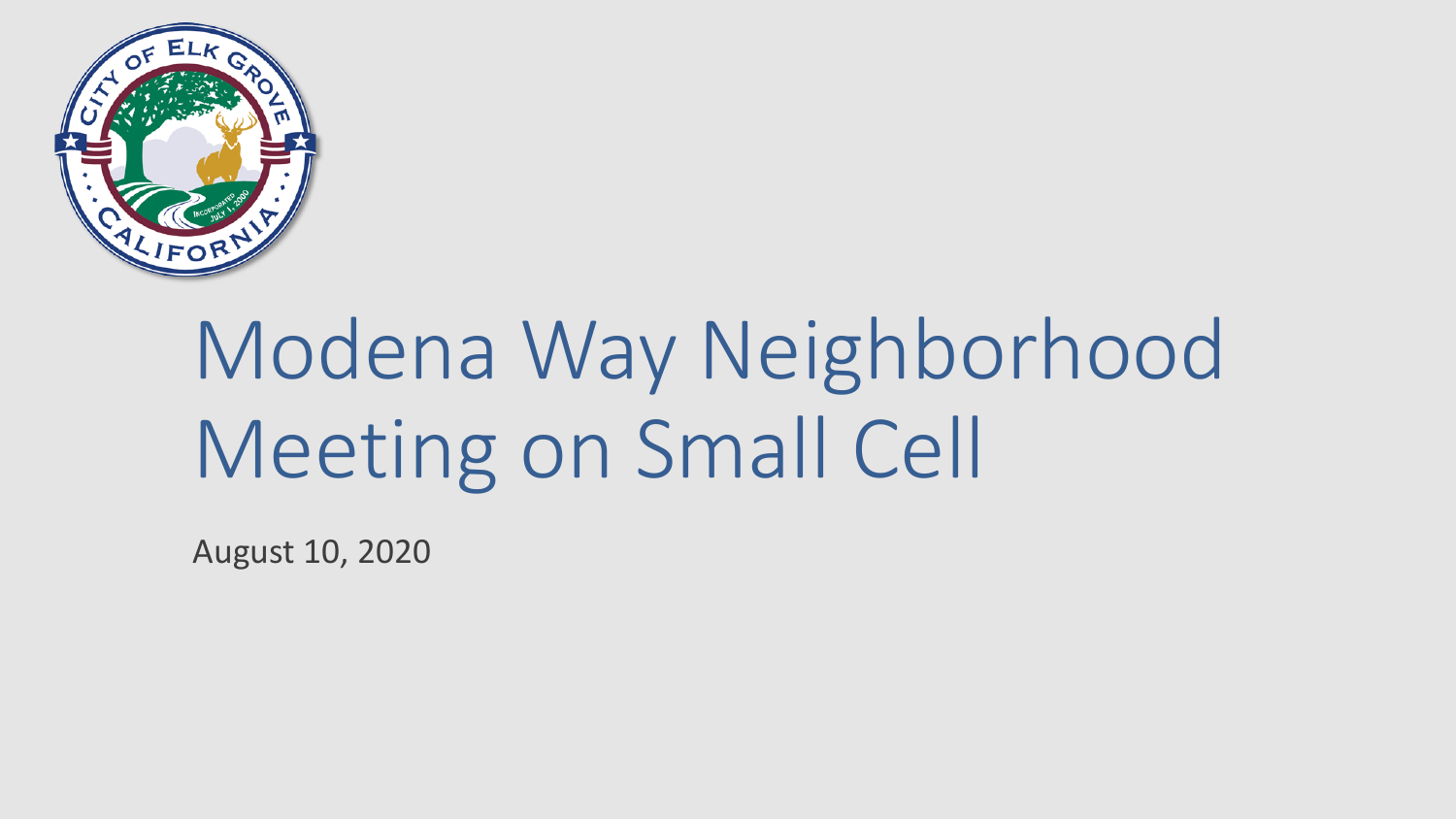### City Staff Introduction and Meeting Objectives

- City Staff
	- Bob Murdoch, Public Works Director
	- Jeff Werner, Engineering Services Manager
- Meeting Objectives
	- Provide information to concerned residents regarding small cell technology, Federal requirements, and the City's small cell regulations and permitting process.
	- Provide information and status update related to Individual Site Permit (ISP) application 19-07227
	- Listen to resident concerns and answer questions regarding ISP application 19-07227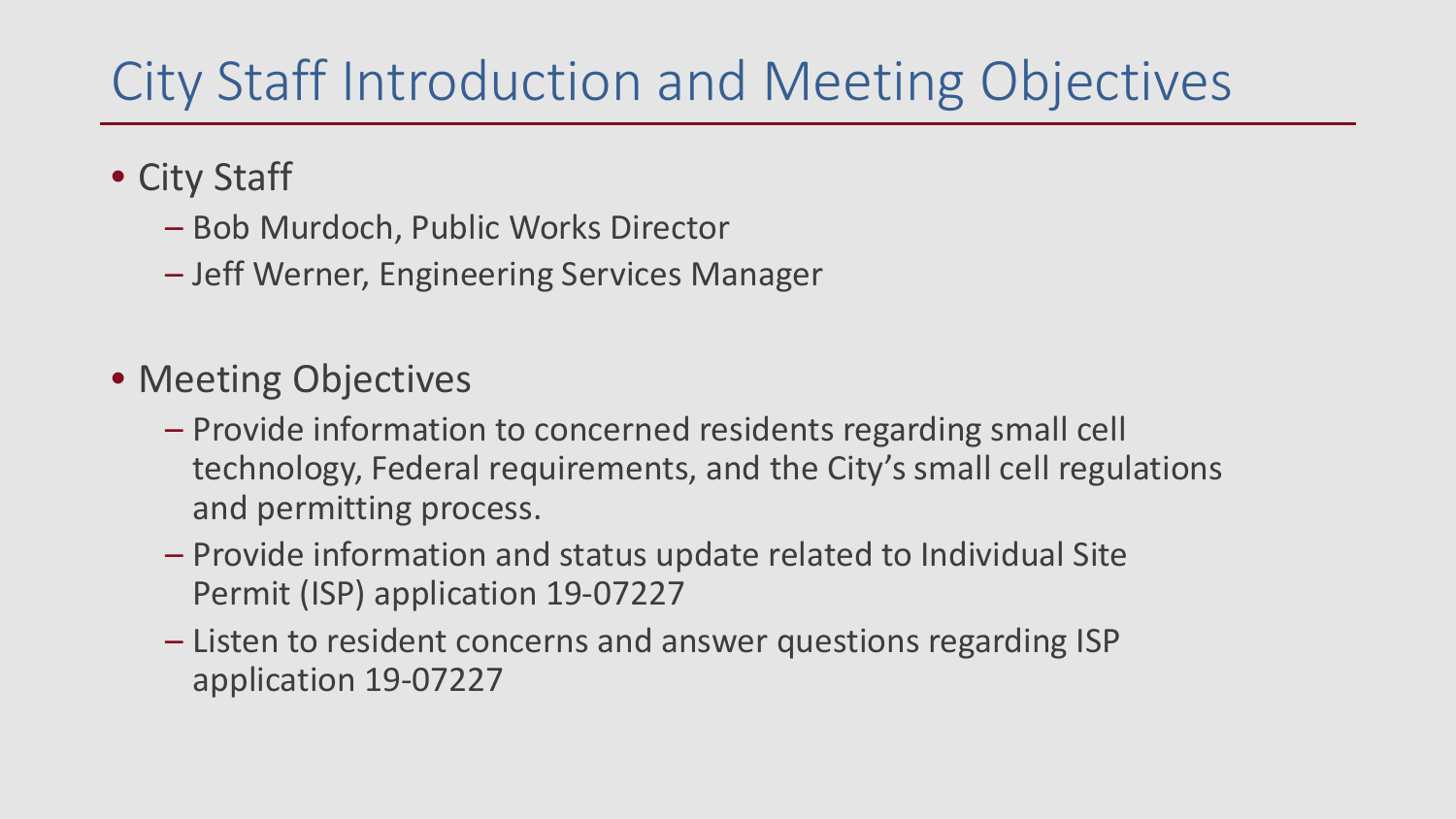### Meeting Agenda

- 1. Small Cell Technology
- 2. Federal Requirements
- 3. Local Policies and Regulations
- 4. Installation of Small Cell Equipment on City Owned Facilities
- 5. Permit Requirements
- 6. ISP application 19-07227
- 7. Q&A

[http://www.elkgrovecity.org](http://www.elkgrovecity.org/) – Small Cell Telecommunications Facilities Web Page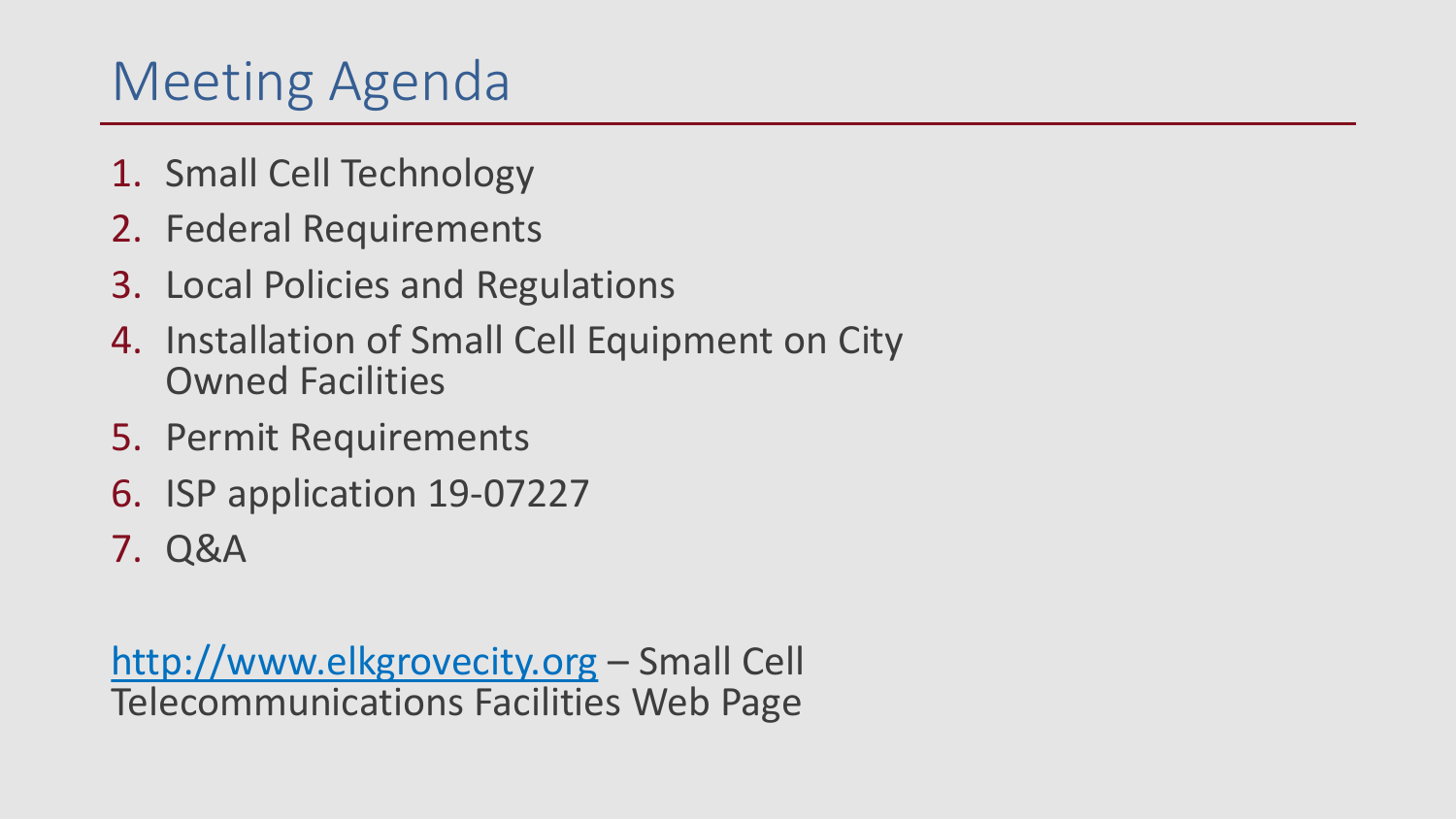## Small Cell Technology

- What is a "small cell"?
	- Smaller version of traditional cellular telecommunication (cell phone) antennae/radio.
	- May be installed on light poles, buildings, or small power/telephone poles.
	- Can operate with either the current 4G/LTE technology, or the newer 5G technology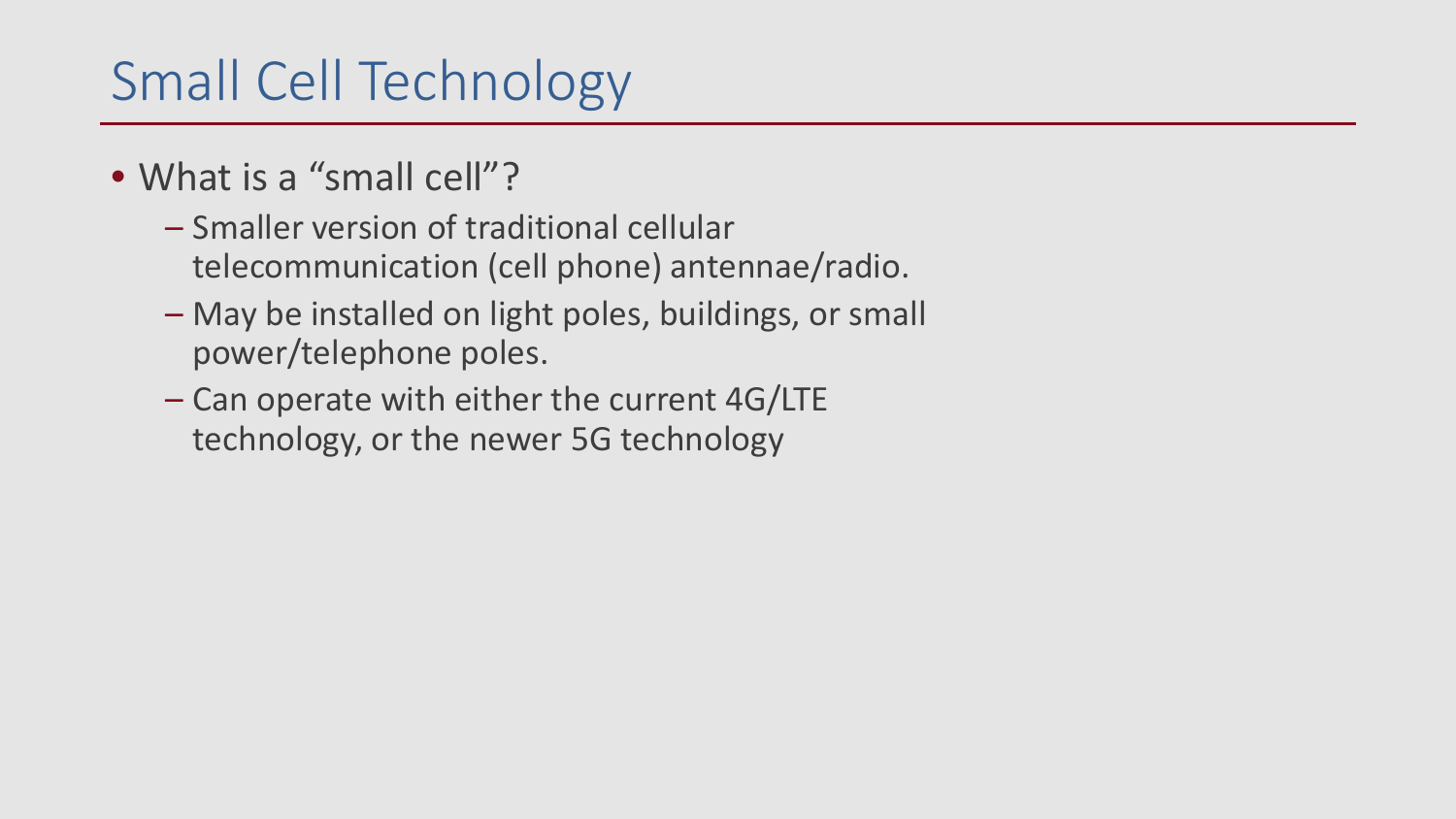## Small Cell Technology



### Small Cell **Traditional "large" Cell Sites**



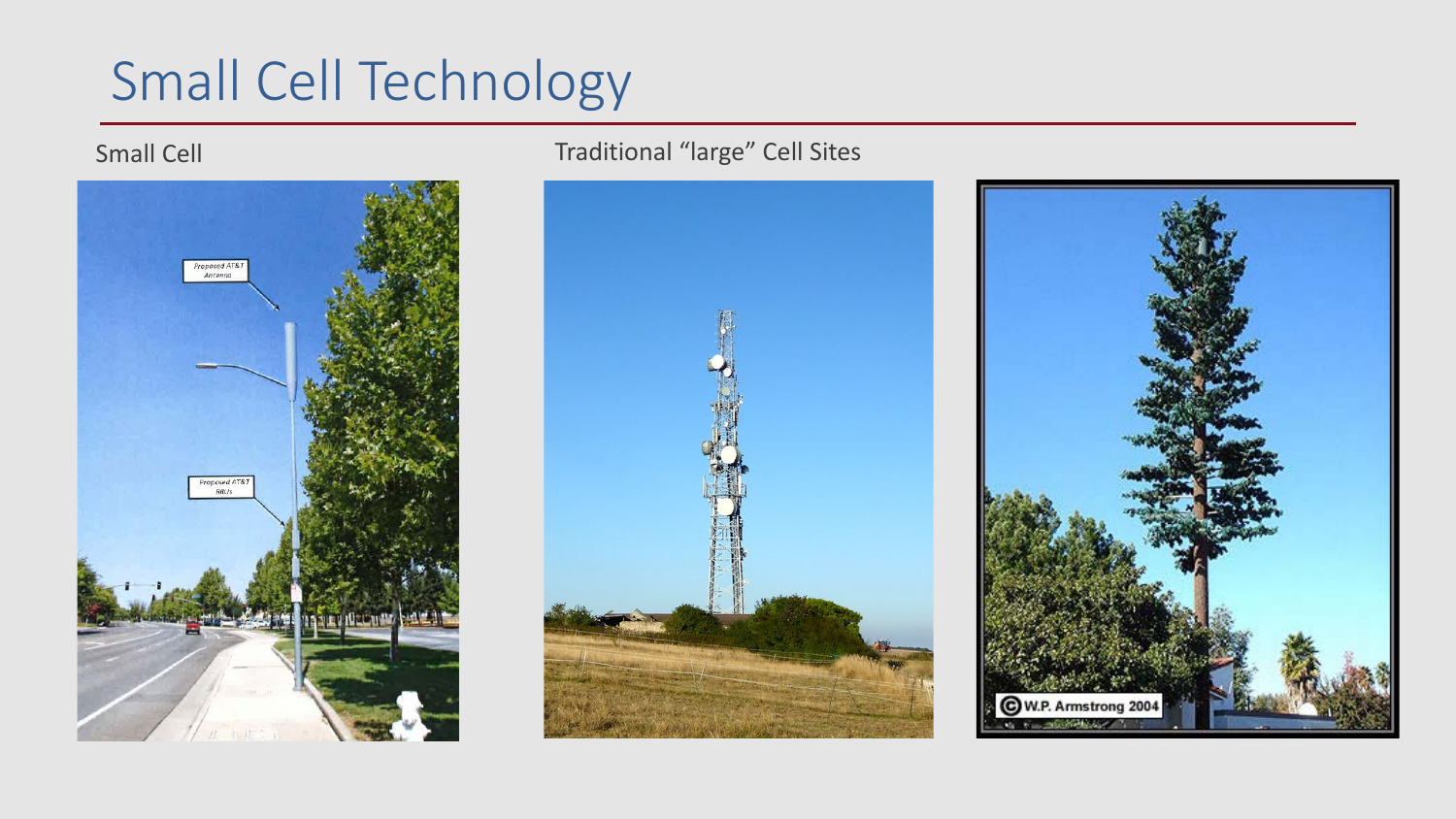### Federal Requirements

- Federal Communications Commission (FCC)
	- FCC Order 18-133 (5G Deployment Order)
		- Intended to streamline the roll-out of advanced 4G and 5G services nationwide
		- Limits regulatory authority
	- Restrictions on cities' regulatory authority
		- Cities may not regulate small cells in such a manner that has the effect of prohibiting or materially inhibiting cellular service.
		- Cities may not regulate the placement, construction, and modification of small cells based on health effects of radio frequency emissions
			- RF emissions must comply with FCC limits
		- A wireless carrier is not required to show a gap in coverage in an area.
		- A city could be found in violation of the Order if a city unduly restricts a carrier's ability to densify a wireless network, introduce new services, or otherwise improve service capabilities.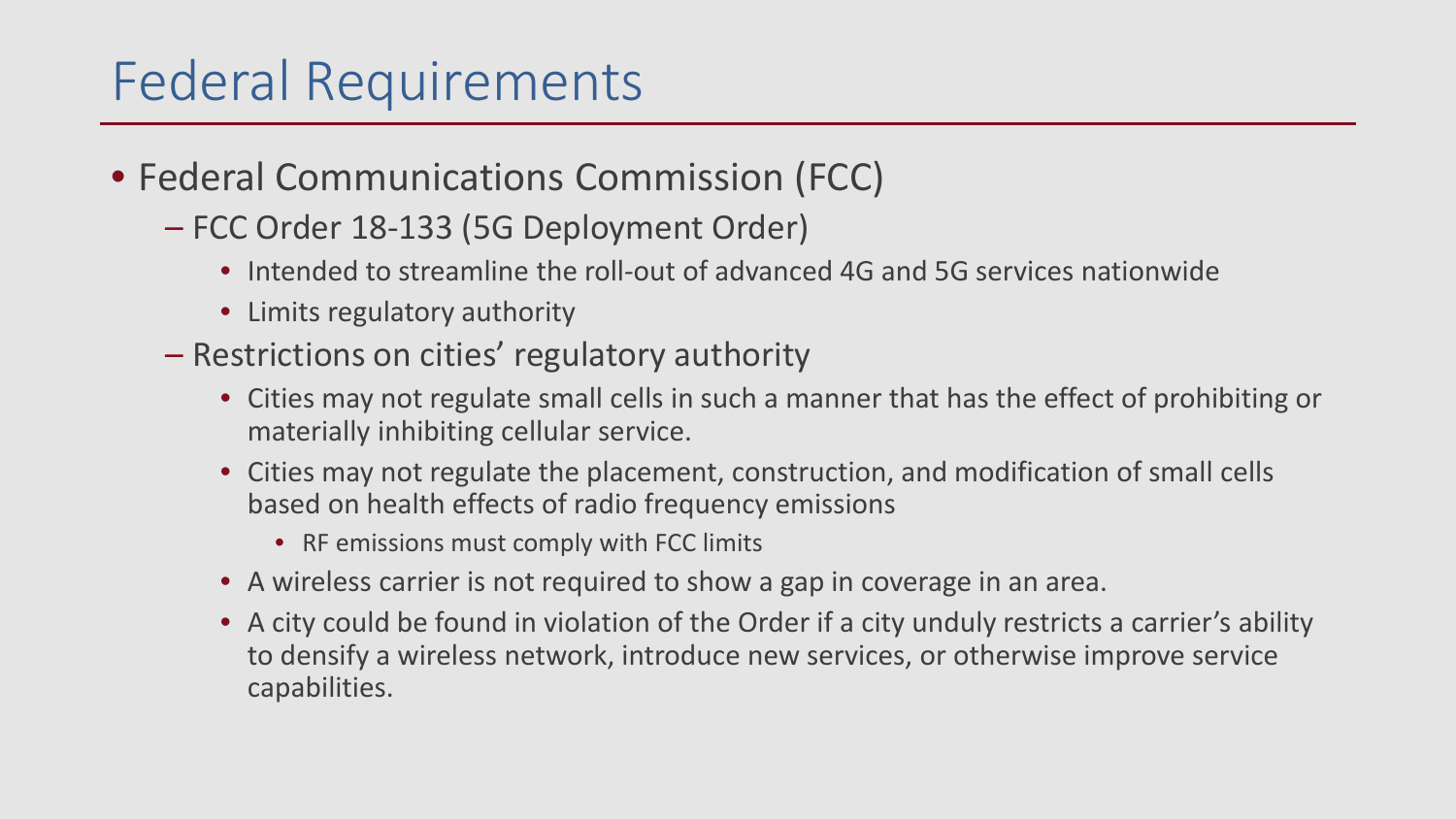### Local Policies and Regulations

- Elk Grove Municipal Code, Title 23 "Zoning"
	- Updated September 11, 2019 to establish land use criteria and required entitlements for the deployment of small cell
		- Table 23.27-1
	- Small cell facilities in non-industrial zoning districts (i.e. residential and commercial) require a conditional use permit or a minor conditional use permit.
	- Additional restrictions:
		- No small cell shall be placed within five hundred (500' 0") feet of another small cell
		- No small cell facility shall be located immediately adjacent to, nor immediately across the street from, a **front yard** of any residential dwelling.
	- Small cell facilities consistent with a Master License Agreement between the applicant and the City shall be a permitted use.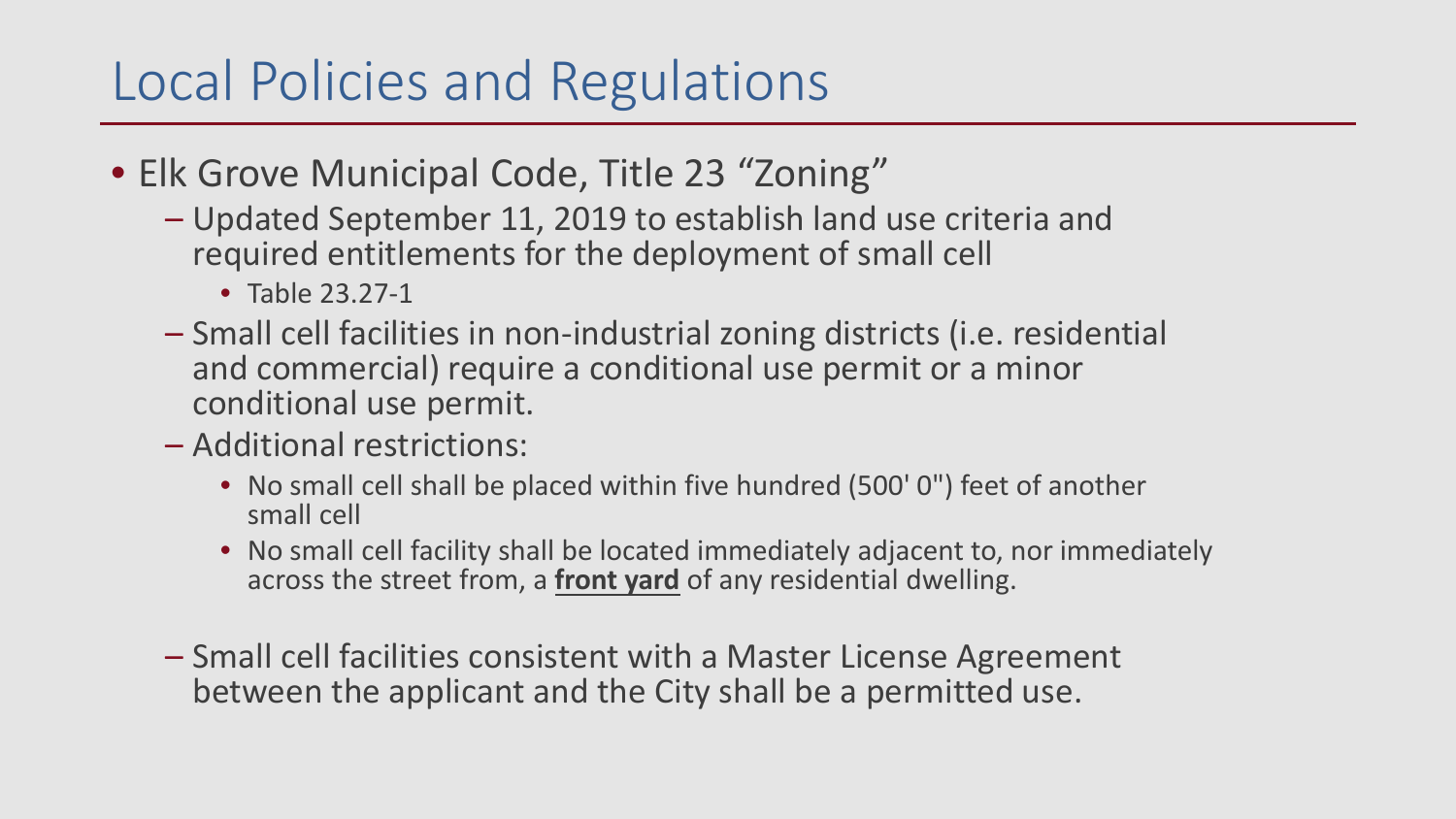### Installation of Small Cell Equipment on City Owned Facilities

- Master License Agreement (MLA)
	- Establishes requirements for the installation of small cells on Municipal Facilities in the public right of way
		- City streetlights
		- Aesthetic and structural considerations
		- Power and electrical connections (SMUD)
		- Fees
	- Locations/streetlights identified in the MLA are **approved** small cell sites
	- Locations/streetlights not identified in the MLA at the time of City Council approval must be added in the manner defined in the MLA and must conform to the Zoning Code.
		- Example: New locations in residential district must obtain a minor conditional use permit before being added to the MLA by the City Manager.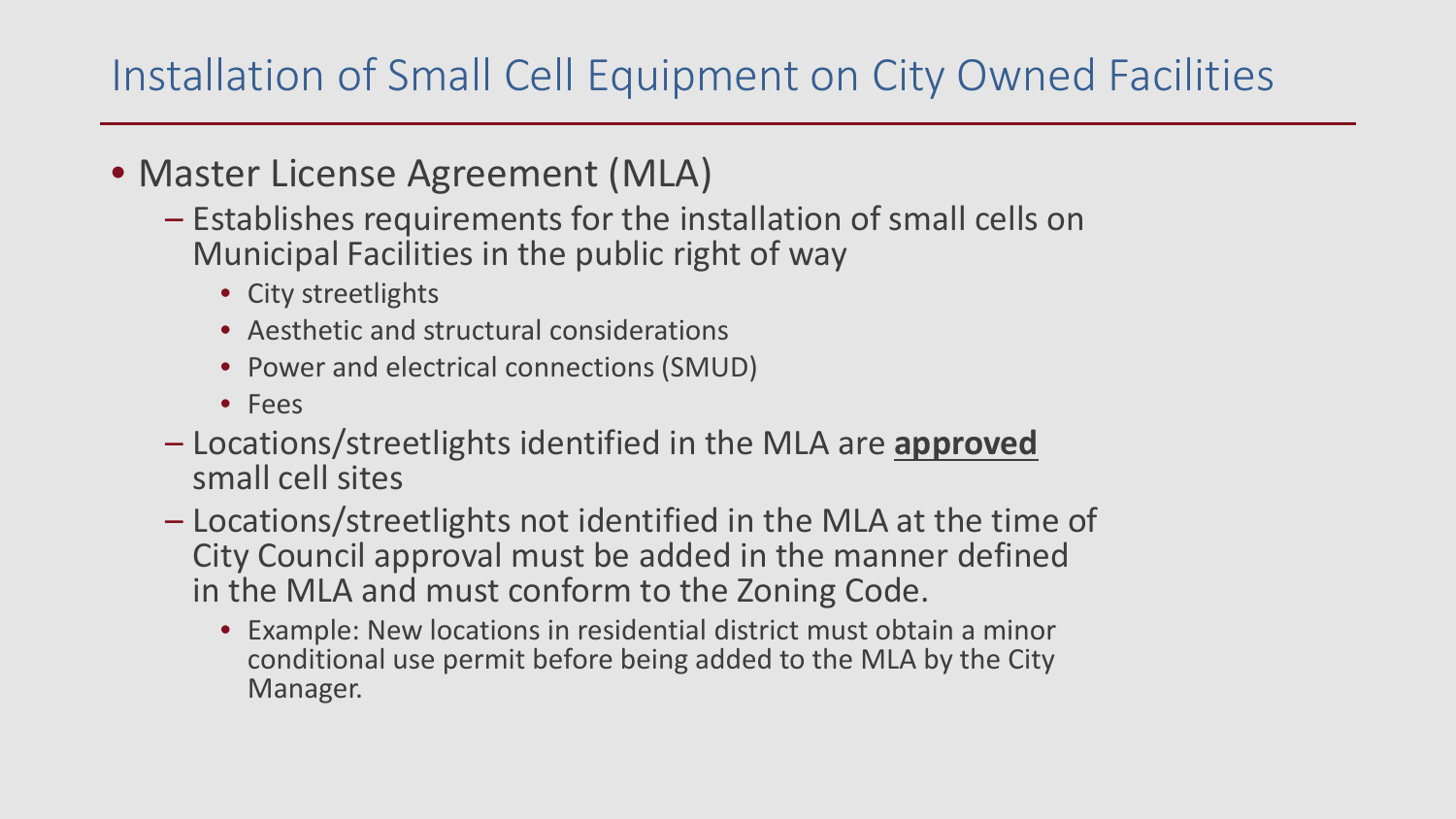### Permit Requirements

- Individual Site Permit (ISP)
	- Ensures conformance with MLA
	- Confirms available power supply
- Encroachment Permit
	- Allows physical work within the public right-of-way
	- Provides for the review of traffic control plans, final electrical connections, and streetlight pole structural capacity.